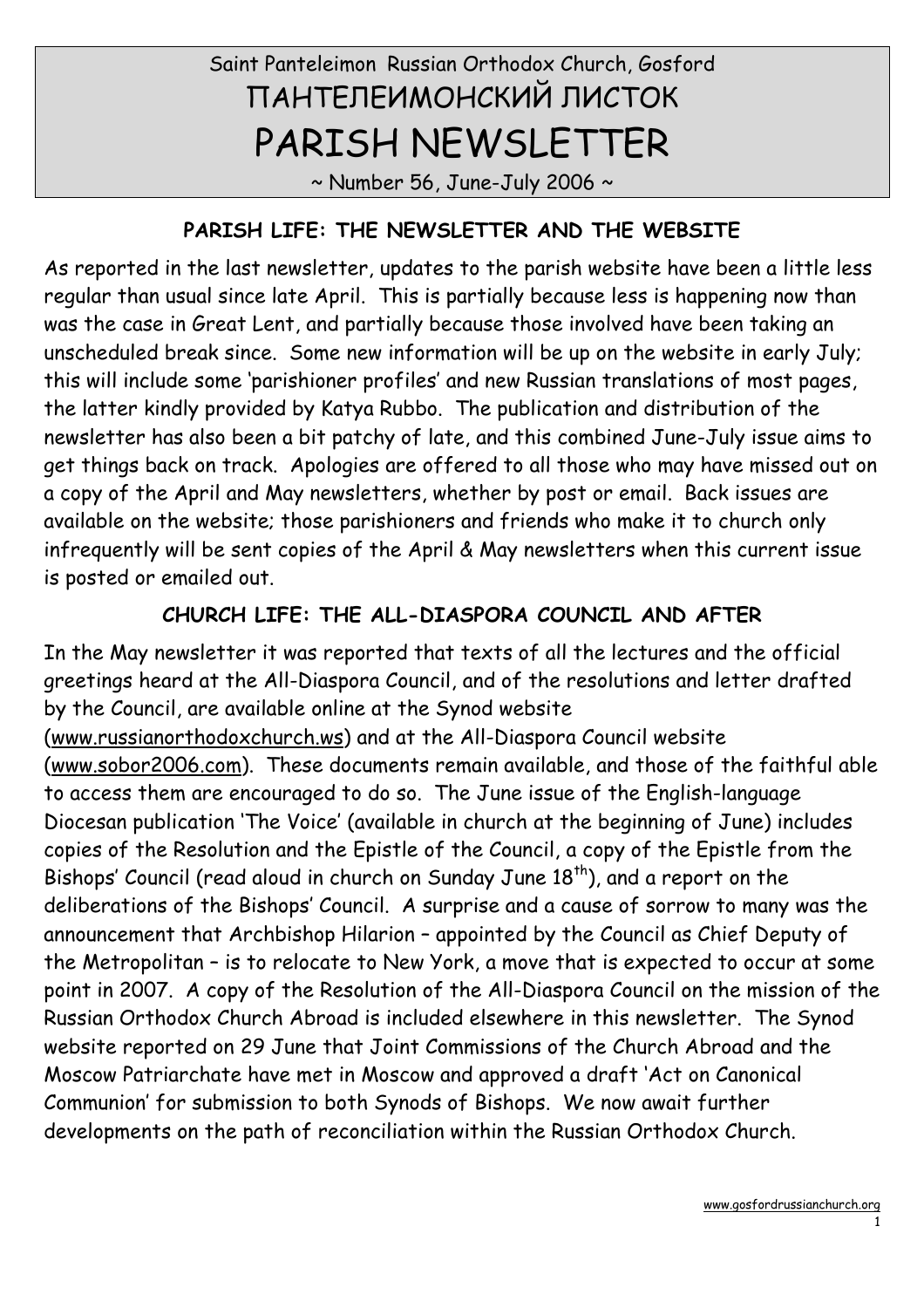## PARISH LIFE: BIBLE READING AND DISCUSSION GROUP

It was announced in the April newsletter that Father James has initiated a twicemonthly Bible reading & discussion group in response to a number of needs in parish life. The first meetings were held at the church hall on Tuesday May  $9<sup>th</sup>$  and Tuesday May 23<sup>rd</sup>. Approximately 6 people attended each of the meetings, a small group but certainly one with a genuine interest in learning more about the Holy Scriptures and the Orthodox Christian faith. At the end of the second meeting, it was agreed that those involved would continue. For various reasons Father James was unable to schedule study meetings during June, but meetings will commence again in July. The dates for July and August are as follows: July Thursday 13<sup>th</sup> (there is vigil in Newcastle for SS Peter & Paul on the Tuesday) & Tuesday 25<sup>th</sup>, and August Thursday 10<sup>th</sup> (there is a service for St Panteleimon on the Tuesday) and Tuesday 22<sup>nd</sup>. The format will remain the same: 7.00pm sharp start, 35 minutes on Bible study, a 15 minute break, 35 minutes for discussion of a particular topic, and an 8.30pm sharp finish. A full schedule should be available in church from July  $1<sup>st</sup>$ , and on the website soon after.

## PARISH LIFE: PARISH COUNCIL NEWS

The Parish Council last met on Tuesday June 6<sup>th</sup>. On the agenda were budgeting and long-term planning, a discussion of the outcomes of the 4<sup>th</sup> All-Diaspora Council and subsequent Council of Bishops, and a review of parish activities over Great Lent and the Paschal season. The Parish Council heard Treasurer Sophia Kfoury's pleasing report that we now owe only \$66455.96 on our loan, something that shows us to be over \$45000 ahead in our repayments. This reflects the good financial management of successive Parish Councils. After some discussion, the Parish Council nevertheless agreed that the purchase of land or construction of a permanent church remained beyond the present capacity (and requirements) of the parish, and that the focus should remain on parish consolidation and debt elimination. In reflecting on Great Lent and the Paschal period, Father James raised a number of issues relating to the frequency of services and the level of attendance. In particular, he expressed concern that the English-language service (held on the  $5<sup>th</sup>$  Sunday of the month, should there be one) was divisive (in that those preferring Slavonic avoided it) and poorly attended by choir and laity. The Parish Council nevertheless agreed to continue with these English-language services until the end of 2006, reviewing the situation at that point in time. The Parish Council is due to meet next on Tuesday July  $4^{\text{th}}$ .

### A BABY ARRIVES!

Proud parents of a new baby girl are Craig Koppman & his wife Tammey (nee Golovin), regular worshippers in our parish. They have named their daughter Emily Josephine. She is to be baptised early in July here at West Gosford. We offer our warmest congratulations to Craig & Tammey. May God grant them & baby Emily many years!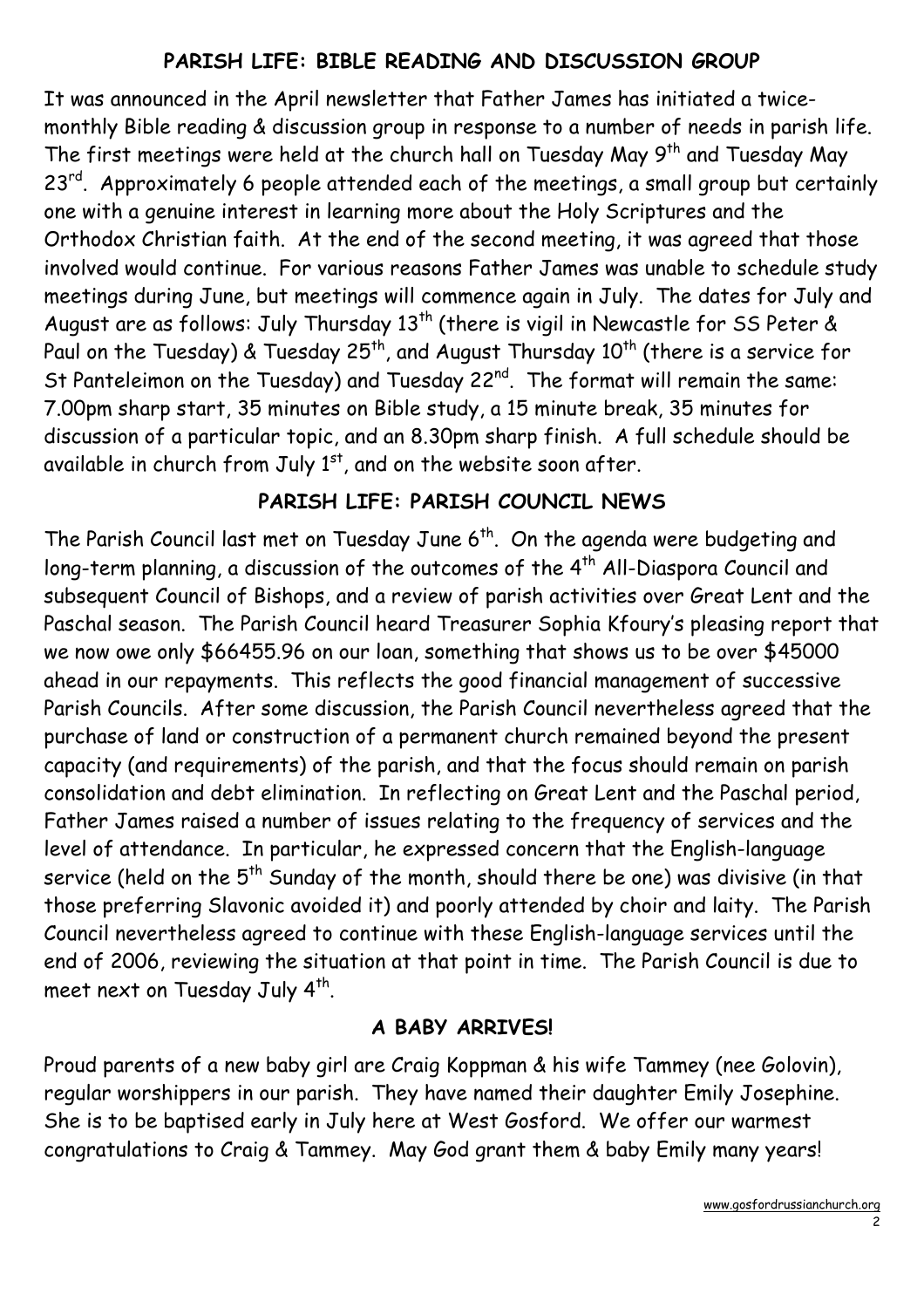## PARISH LIFE: A BAPTISM

On June 17<sup>th</sup>, at West Gosford, Father James baptised baby Larissa, a first daughter for Aaron and Natasha Holloway of Blue Haven. Aaron and Natasha brought their baby girl to church the following day to receive Holy Communion for the first time. Many years to the newly baptised servant of God, the infant Larissa, to her parents and big brothers, and to her godparents, Svetlana and Stephen!

## RUSSIAN SCHOOL NEWS

Our parish Russian School of Saint Innocent of Alaska is now on a mid-year break that coincides with civil school holidays, with classes resuming on July 22<sup>nd</sup>. In view of the fact that Fr James is often tied up with pastoral work and christenings of a Saturday (and that it is often the only morning to take a break!), Matushka Marie is now teaching 'Law of God' at Russian School. With the younger children, Matushka has been working to develop a foundation for Christian belief by looking at stories from the Old and New Testament and having the children think about the way God works in our lives. Each week, the young children express their understanding in pictures, and some of their drawings are pinned up in the church hall. With the older children, Matushka is working on a timeline that links events in Sacred History with the history of the world in general. The timeline is being compiled on a 10-metre long strip of fabric, and it is hoped that it can be displayed in due course (that is, if we can find enough wall space on which to hang it!). The children are responding enthusiastically.

# DIOCESAN LIFE: ARCHBISHOP HILARION TO VISIT WALLSEND

Our neighbouring parish of Saint Nicholas Wallsend (Newcastle) celebrates its' patronal feast on May 22nd, the day of commemoration of the translation (or movement) of the relics of Saint Nicholas from Myra in Lycia (in modern-day Turkey) to Bari in Italy. Archbishop Hilarion was unable to visit Wallsend in May this year because of commitments abroad (at the All-Diaspora and Bishops' Councils) and then in Fairfield (for the  $50<sup>th</sup>$  anniversary celebrations), and so his archpastoral visit to the parish will be on Sunday July 23<sup>rd</sup>. After the Divine Liturgy that morning there will be a festive lunch to which all are invited. Parishioners and friends of Saint Panteleimon's are encouraged to visit on this special occasion. The drive from West Gosford to Wallsend takes only an hour down the freeway, a quicker and far less demanding trip than is required in visiting on of the Sydney parishes! The church is at 3 Irving Street, Wallsend.

# DIOCESAN LIFE: PATRONAL FEAST IN CANBERRA

Friday July 7<sup>th</sup> will be the feast of the Nativity (or birth) of Saint John the Prophet, Forerunner and Baptist of the Lord, and the patronal feast of the beautiful memorial church in Canberra. Although there will be services in Canberra on the day itself, the main festive solemnities will be on Saturday July 8<sup>th</sup> and Sunday July 9<sup>th</sup>, when Archbishop Hilarion serves at All-night vigil (5.00pm) and Divine Liturgy (9.00am). The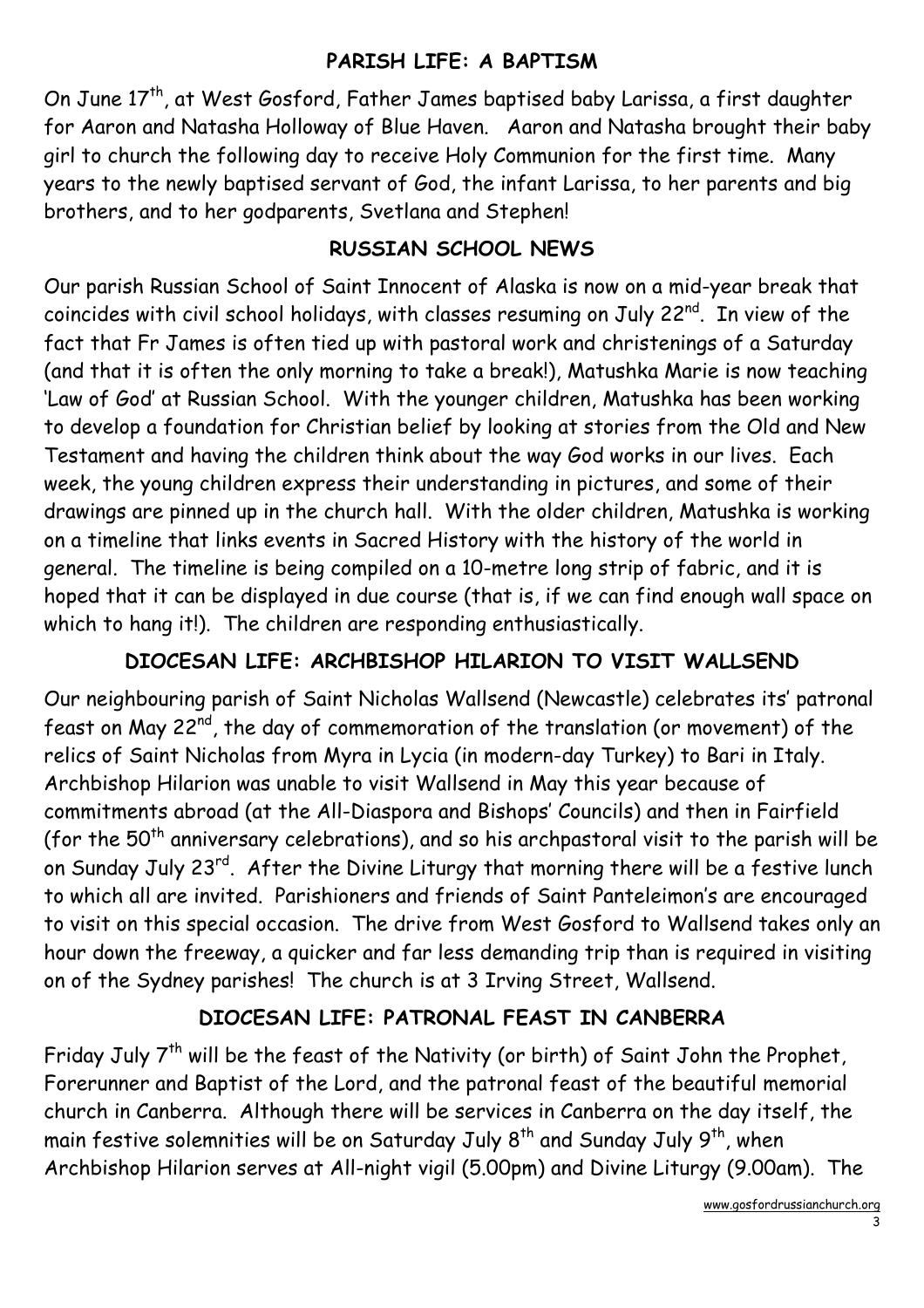"Tikhvin" Icon of the Mother of God, recently and movingly returned to Russia from the United States, will also be commemorated on this day.

In Gosford, we will have the service of Matins at 7.00pm on the eve of the feast of Saint John's Nativity. This service – lasting approximately one and a half hours – consists of beautiful hymns and readings pertinent to the feast. It is one of the most significant saints' days of the Orthodox liturgical year. Some more about Saint John and the significance of this feast-day can be found elsewhere in this newsletter.

## DIOCESAN LIFE: MONASTERY ART EXHIBITION

A visit to Canberra for the feast-day solemnities could also be nicely tied in with a drive to Cooma. Why? Because from July  $1<sup>st</sup>$  to  $30<sup>th</sup>$ , an exhibition of arts and crafts from the Holy Transfiguration Russian Orthodox Monastery in Bombala will be held at the Raglan Gallery & Cultural Centre, Cooma, NSW, only about an hour's drive from Canberra. The exhibition is titled "Where Rivers Meet", and it is to be opened by June McPhie (President, NSW Law Society) at 3pm on Saturday July 1st 2006. Many of us here on the Central Coast are familiar with the Monastery's arts and crafts, of course, but this would be an interesting opportunity to see the work of the fathers there showcased. The Gallery is located at: 9-11 Lambie Street, Cooma, NSW 2630; Tel: 6452-3377. Opening hours are: 9.30am to 4.30pm, Wednesday to Sunday.

# REMINDER: LENTEN DESERT COOKBOOK IN PREPARATION

As reported in previous issues of the newsletter and on the website, Vicki Kadnikov from Brisbane is coordinating the compilation of a book of recipes for Lenten cakes, sweets, and desserts. The proceeds of sales of this cookbook are to assist the convent of the Presentation of the Mother of God in the Temple in Bungarby (in SE NSW). Those with recipes to contribute should email Vicki at nkadnikov@optusnet.com.au or write to her at 1/20 McIlwraith Street MOFFAT BEACH QLD 4551. Vicki is keen to have the cookbook published soon, so please help if you can!

### DIOCESAN LIFE: PLANS TO BUILD A NEW CHURCH IN NEW ZEALAND

Although building a permanent church is at this stage beyond the strength and need of our young parish, an older parish across the Tasman Sea is preparing for just such an effort. The parish church of the Resurrection of Christ has been located in the Auckland suburb of Balmoral for over 50 years. Although the church initially served the needs of the first wave of Russian immigrants to New Zealand in the middle of last century ("Displaced Persons" or "DPs" from Europe and, shortly afterwards, refugees from China), it is currently too small to adequately Auckland's estimated 5,000 recent Russian immigrants. In view of this, a project for a new church building is currently being developed. Further information is available on the parish website: http://www.orthodox.net.nz/newchurch.html Those wishing to assist with the building project or ask any questions about church life (in Auckland specifically or in New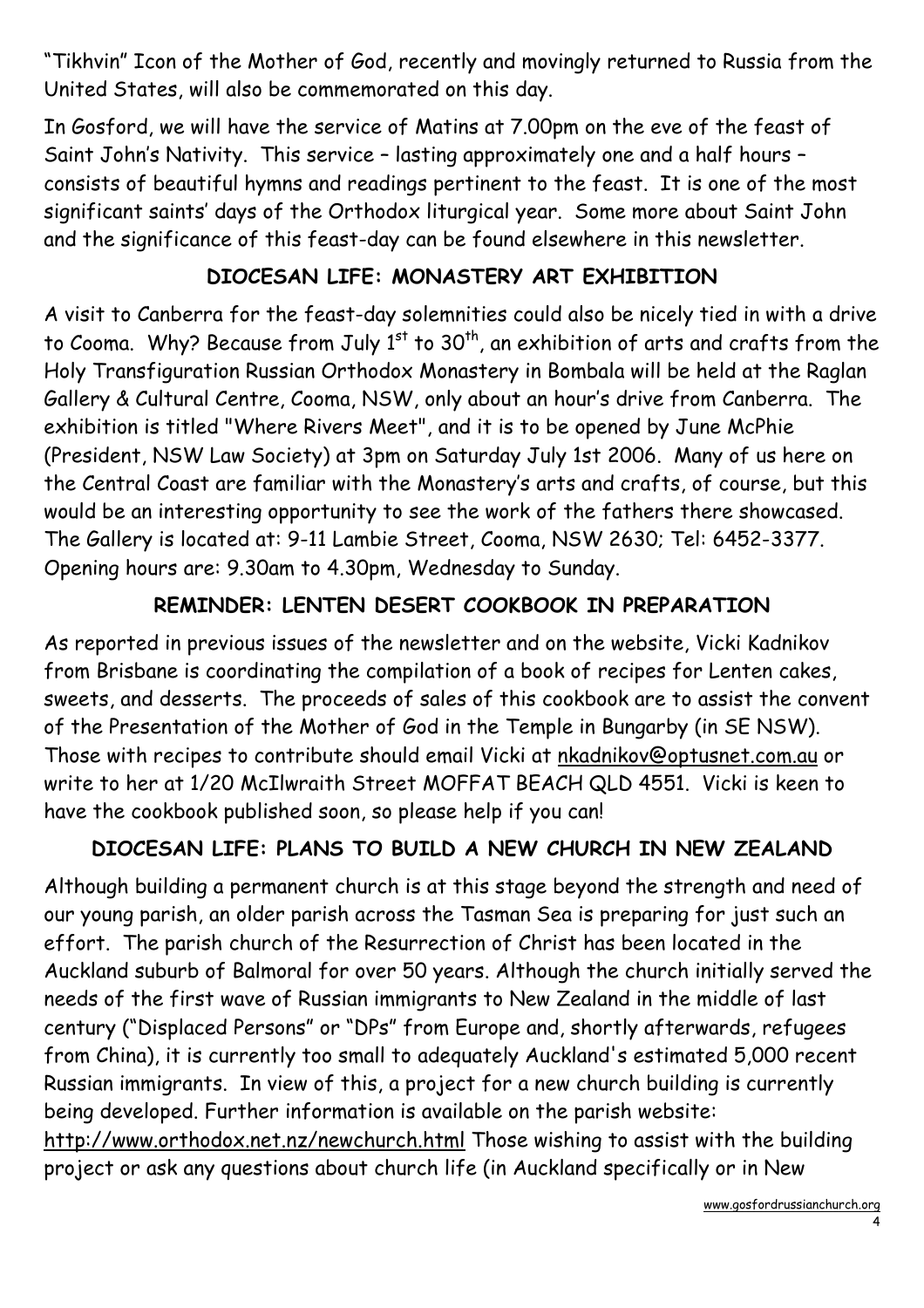Zealand in general) can contact the parish rector, Father Vladimir Boikov, by emailing: frvlad@xtra.co.nz. For those interested, some NZ church history is provided below.

#### DIOCESAN HISTORY: NEW ZEALAND'S FATHER ALEXEY GODYAEW

The Mitred Archpriest Alexey Godyaew was for some time the only priest serving our church in New Zealand. Born in Russia in 1900, he married his future matushka Anna is Paris in 1930. Ordained deacon 1932, he served in this rank in parishes in Italy, Yugoslavia and Austria. He was ordained to the priesthood in 1949. Leaving Europe with so many others in the wake of the Second World War, Father Alexey arrived in NZ on 1 September 1950. Caring initially for the Russian emigrés at the transit camp in Pahiatua, he set about establishing churches for the Russian Orthodox in NZ. The first was in Wellington, then Auckland (the Resurrection parish mentioned above), Christchurch, and Dunedin. His family joined him in 1951. In Wellington and other cities he was the only Orthodox priest and so baptized, married and buried not only Russian Orthodox but also Greeks, Serbs and Lebanese. For a time he was celebrating liturgies on the 1<sup>st</sup> Sunday of the month in Auckland, on the 2<sup>nd</sup> Sunday in Wellington, on the 3<sup>rd</sup> Sunday in Christchurch, and on the  $4^{th}$  Sunday in Dunedin. When there was a  $5^{th}$  Sunday he served at the Russian Refugee Home, Lower Hutt. Father Alexey supported himself and his family, working as a biochemist for the NZ Dairy Board and a dairy company until his retirement. His matushka passed away in 1986 and he reposed in the Lord in 1991, having spent 42 years of his priesthood serving God and the Church in NZ. May the memory of this hard-working servant of the Lord be eternal!

#### LIVES OF SAINTS:

# THE HOLY, GLORIOUS PROPHET, FORERUNNER AND BAPTIST JOHN

After the Most Holy Mother of God, the greatest saint in our church is Saint John the Baptist.

Most of what we know about Saint John's family and birth can be read in the Bible in chapter 1 of the Holy Gospel of Saint Luke. Saint John's father Zachariah was a Hebrew priest. An angel appeared to him in the temple one day, and told him that God would answer his prayers, and that he and his wife would have a son. The angel said that the baby would be a great servant of the Lord, and that he would lead many people to God. He told Zachariah that the baby should be called John (in Russian, Иоаннъ), which is a Hebrew name meaning "God has been gracious" ("благодать Божия").

Zachariah and his wife Elizabeth were already old and hadn't had any children, and Zachariah didn't really believe the angel. Because of this, the angel stopped Zachariah from being able to talk. He wasn't able to speak again until after the baby was born. The people were very surprised when they found out that Zachariah couldn't speak. They knew that something unusual must have happened to him in the temple.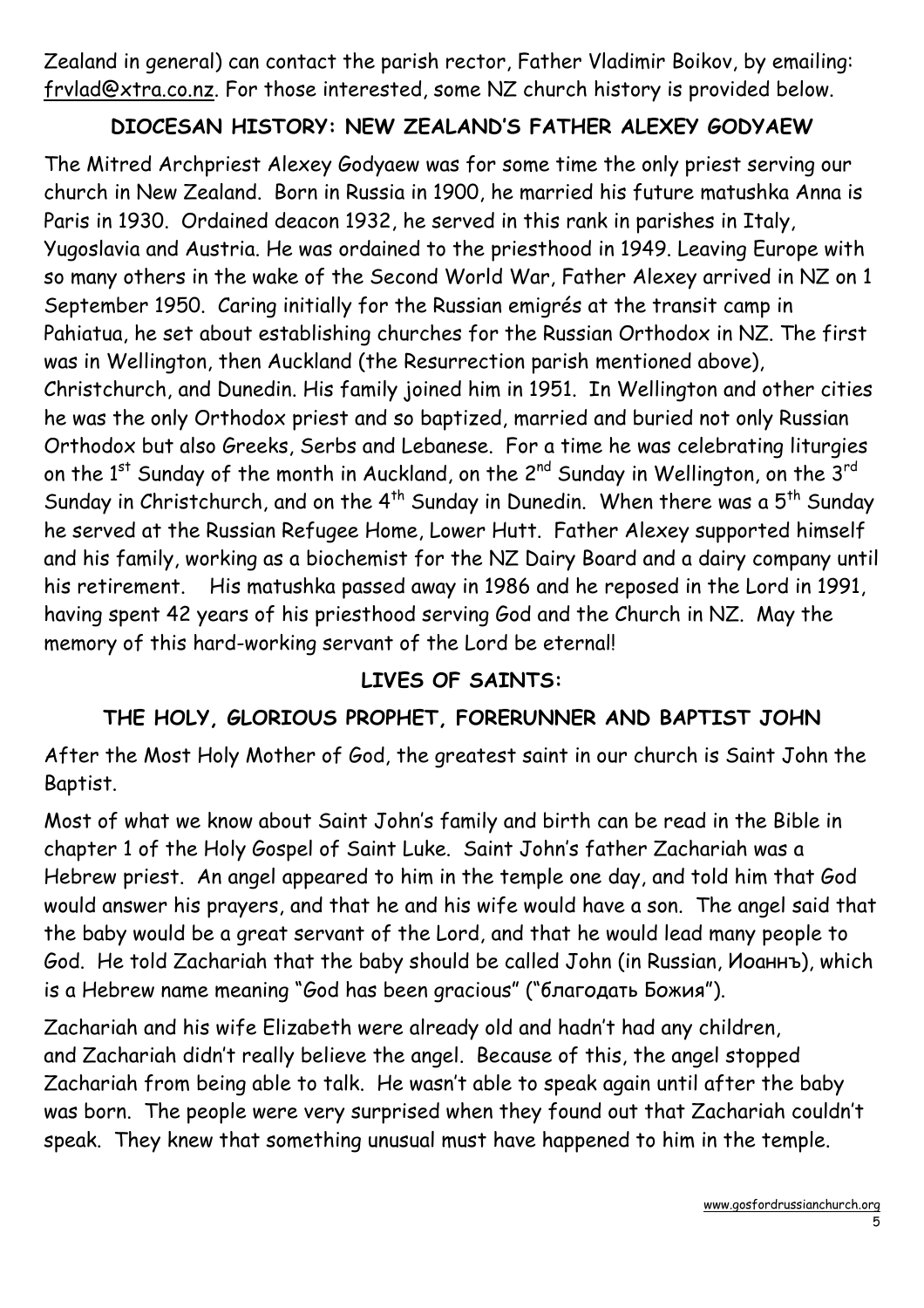Zachariah went home and wrote down what had happened for his wife. Soon after, Elizabeth found out that she was expecting a baby, just as the angel had said. Her baby was filled with the Holy Spirit even before he was born. Once, when Elizabeth had been expecting for about 6 months, Mary the Mother of God, her cousin, visited her. The Virgin Mary had just been told by the Archangel Gabriel that she too would have a baby, and that her baby would be the Son of God. As soon as Mary said "hello", Elizabeth's baby jumped inside her. Elizabeth was filled with the Holy Spirit at that moment too, and realised that her baby had jumped because Mary was to become the Mother of Jesus Christ, our God.

When Zachariah and Elizabeth's baby was born, their relatives wanted him to be named after his father. But Zachariah wrote that his name should be John, just as the angel had said. As soon as he had done this, Zachariah was able to speak. He sang a very beautiful song about all the wonderful things God had done, and about his baby son John's part in God's plan for us.

Lots of people heard about these things happening, even the wicked King Herod. He later sent soldiers to kill Saint John, because he thought that the baby might grow up to be a king and challenge him. Elizabeth ran away with her baby and hid with him in the wilderness. After she died, he stayed there, cared for by God and his angels until he grew up. King Herod's soldiers killed his father Zachariah in the temple.

When Saint John grew up, he had three very important things to do. Firstly, he was a prophet. This is a Greek word which means "someone who speaks for God" and who explains God's will. There were many prophets before Christ, but Saint John was the greatest of them. Secondly, Saint John was the one who prepared the way for Christ. That is why he is called the "forerunner". He prepared the way by teaching people about God's will. And thirdly, he baptised people in the River Jordan to wash away their sins. The most important person that he baptised was our Lord Jesus Christ Himself.

Saint John's birth was accompanied by miracles that many people saw or heard about, and lots of people talked about these things. His coming into the world was the beginning of our salvation – the first step in God's plan to save us from sin and death. That is why we celebrate his birthday.

The Nativity - or birthday - of Saint John is one of the oldest saint's days that we celebrate. It is celebrated on July  $7^{th}$  (June 24<sup>th</sup> on the Church calendar). The very first Christians also celebrated this feast. It is also one of the three most important saint's days in the Church calendar – the other two are the feast of the Holy Apostles Peter and Paul and the commemoration of the Beheading of Saint John the Baptist – and one of only two saint's birthdays that we celebrate.

The Church also remembers, on other days, the beheading of Saint John by the wicked King Herod, the three findings of his precious head, the day on which his father and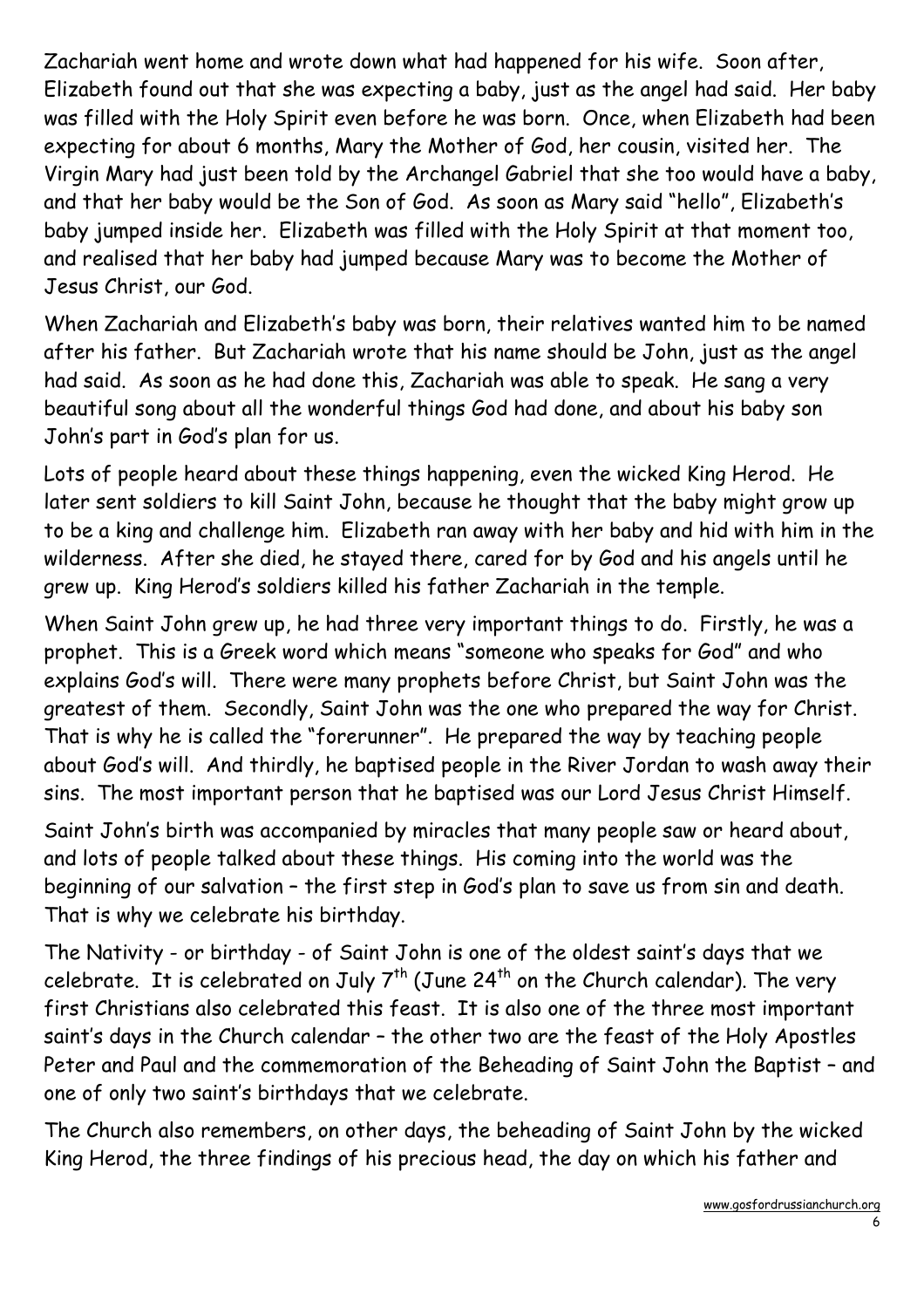mother learned from the angel that he would be born, and his baptism of our Lord Jesus Christ in the River Jordan. The Beheading of Saint John the Baptist is remembered on September  $11<sup>th</sup>$  (29 August on the Church calendar). It is a day of fasting because of the sad things that we remember. We also pray for fallen Orthodox Christians soldiers on this day.

If it seems surprising that we commemorate Saint John on so many days, we should remember that our Lord Jesus Christ said to his disciples that "no man ever born is greater than Saint John the Baptist".

## RESOLUTION OF THE IV ALL-DIASPORA COUNCIL ON THE MINISTRY AND MISSION OF THE RUSSIAN ORTHODOX CHURCH OUTSIDE OF RUSSIA

[Editorial note: This resolution, which calls upon parishes to give careful consideration to their work, is an important document. It asks us to give thought to missionary work, work with our young people, and the more frequent reception of Holy Communion; to care for one another and for all those with whom we come into contact; and for the recognition of the importance of the work of women in particular and lay people in general. Parishioners and friends are encouraged reflect upon this resolution, and to consider ways in which we can respond to it in parish life].

We, the participants of the IV All-Diaspora Council, having gathered in the Godpreserved city of San Francisco, in the blessed presence of the Protectress of the Russian Diaspora, the Kursk-Root Icon of the Mother of God and the holy relics of Saint John of Shanghai and San Francisco, having heard lectures and presentations devoted to the life of the Russian Orthodox Church Outside of Russia in the modern world, express our conciliar opinion on vital questions of our church life.

Throughout the history of the Russian Orthodox Church Outside of Russia, her bishops, theologians and thinkers untiringly stressed that the ministry of the Church Abroad in the world is inspired by the lofty spiritual ideals of Holy Russia, placing as its cornerstone the fulfillment of the testament of Christ on love for God and man. We confess dedication to the missionary spirit of Saints Sergius of Radonezh, Stefan of Perm, Job of Pochaev, Herman of Alaska, Innokenty of Moscow, Nicholas of Japan, St Tikhon of Moscow and St John of Shanghai and San Francisco. We call upon the children of the Russian Orthodox Church Outside of Russia to lovingly preserve devotion to this spirit, through faith, word and our very lives, to witness Holy Orthodoxy in the world surrounding us, and to act with responsibility within the Church.

We call upon the children of the Church to preserve faithfulness to our hierarchy, remembering the words of St Cyprian of Carthage: "where the bishop is, there is the Church."

The spiritual focus and wellspring of living strength of the Church is the bloodless and saving Eucharistic sacrifice of the Son of God for all the living and the dead. In the church, at the holy Altar table, and in common church prayer, the earthly Church and the heavenly Church unite; present at the Divine Altar are people and angels and saints.